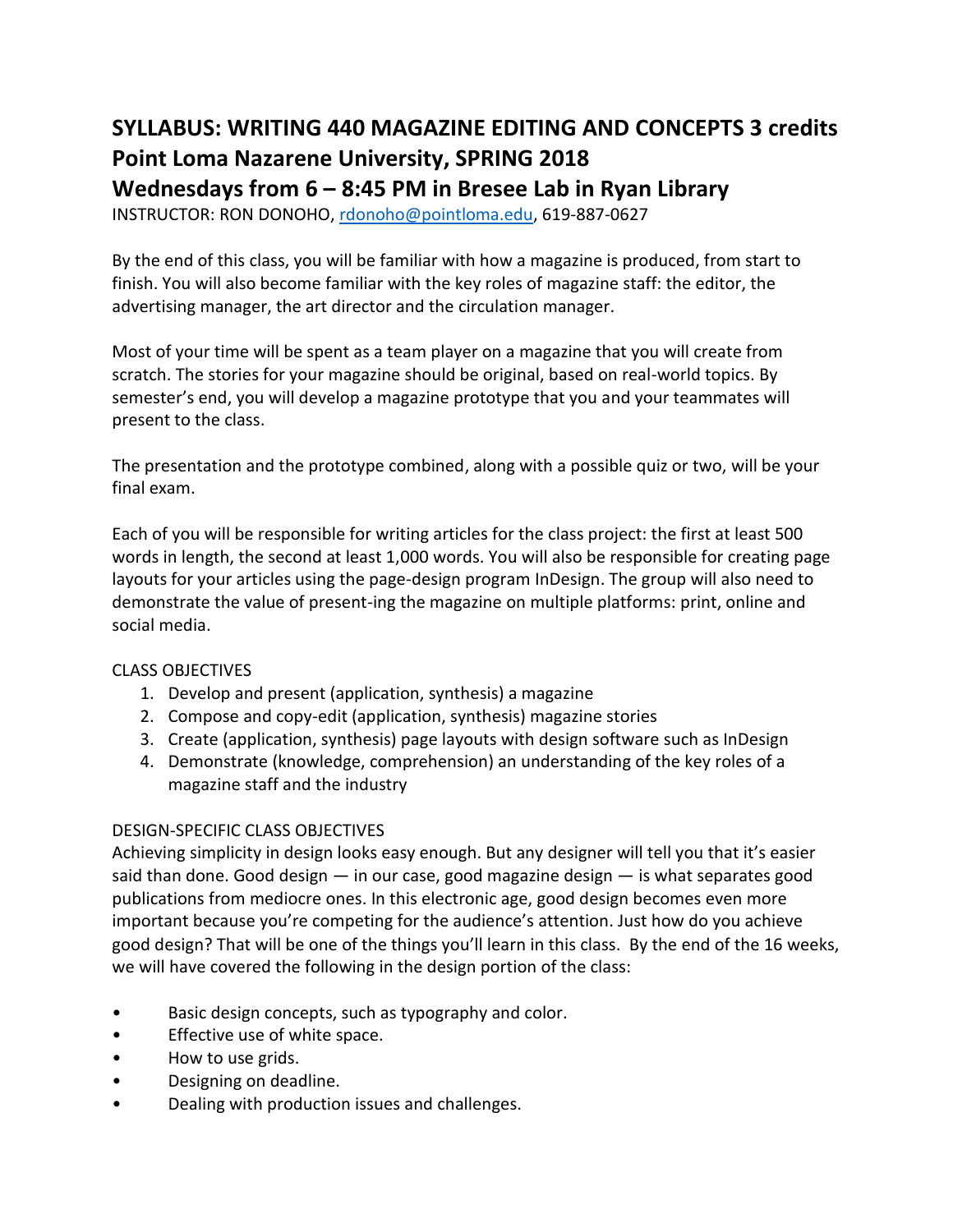- Planning and backout schedules.
- Analyzing effective design for various target audiences.

## BACKING UP YOUR WORK

Because of the nature of this class, it is very important to back up your work. Make it a habit to back up your work during class, after class and pretty much every single time you touch your InDesign documents. Files are not to be stored on the class shared drive. It is important that pages and photos be stored in two places (your personal drives as well as a flash drive). Any missing files will put you and the team at a serious disadvantage — jeopardizing your grade and your final project.

#### CLASS FORMAT

Class meetings will include lectures as well as individual and group exercises. The design portion of the magazine class will be in a lab format. The class will be a mix of lectures, hands-on InDesign sessions, one-on-one critiques and group discussions. There might be an occasional quiz just to make sure you're absorbing some of the basic design concepts.

The Bresee Lab is reserved for students enrolled in Writing 440 during scheduled class sessions. In addition to these hours, you may use the Bresee Lab to work on assignments during the posted open-lab hours.

## OUT-OF-CLASS REQUIREMENT

It is important to devote at least four to six hours outside of class each week to accomplish the assignments and the final project. Most of the class will be devoted to hands-on work on articles and layouts, but in order to efficiently use our allotted in-class time, work must also be done outside of class.

#### READING M ATERIALS

Reading materials will be provided as necessary.

#### **SUPPLIES**

- To store and back-up your files, you will need a flash drive (at least 2G).
- Purchase of one magazine is required.

#### GRADING POLICY

Final grades will be based on the following scale:

- A 93% 100% of possible points
- A- 90% 92% of possible points
- B+ 87% 89% of possible points
- B 83% 86% of possible points
- B- 80% 82% of possible points
- C+ 77% 79% of possible points
- C 73% 76% of possible points
- C- 70% 72% of possible points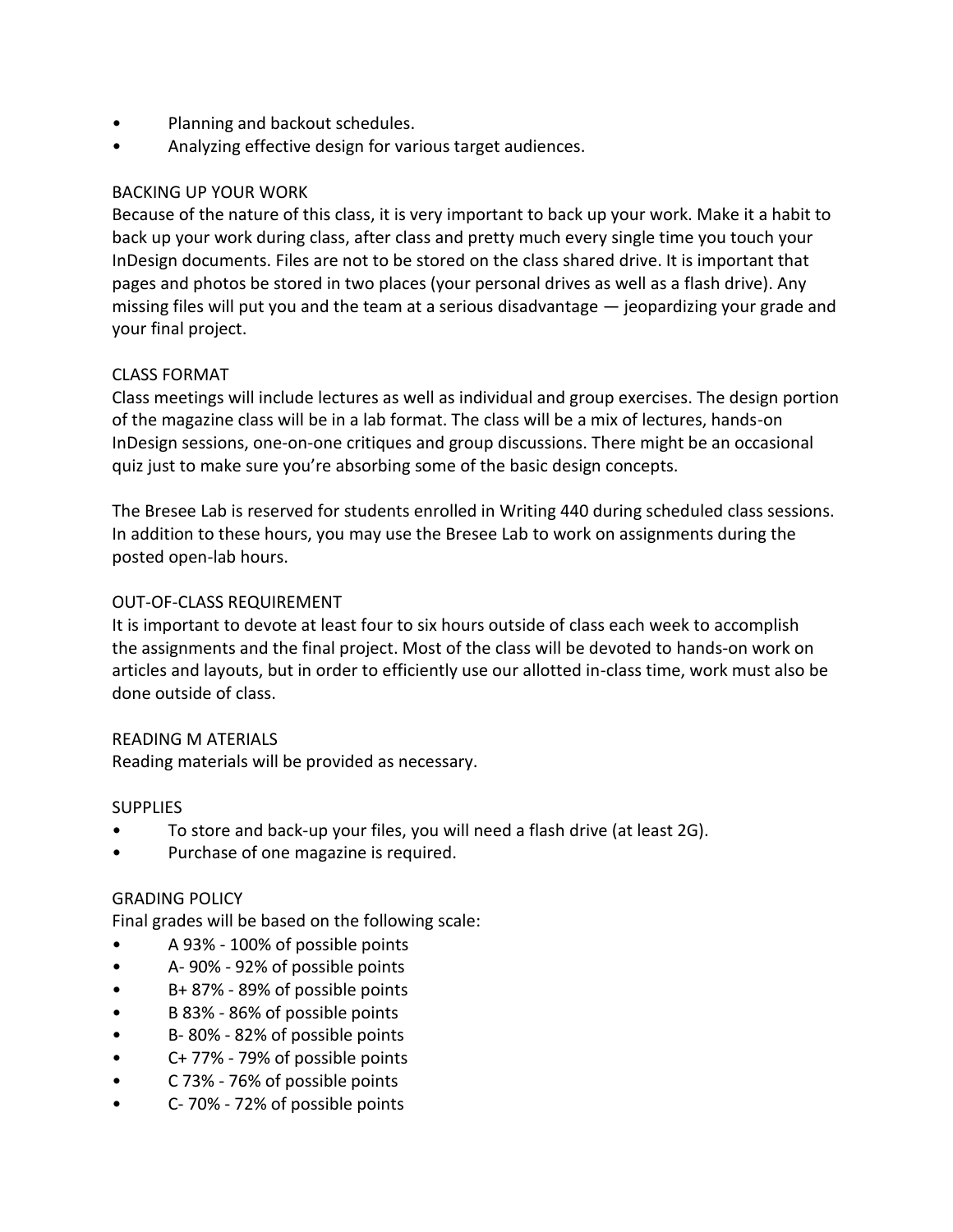- D+ 67% 69% of possible points
- D 63% 66% of possible points
- D- 60% 62% of possible points
- F 0% 59% of possible points

#### DEADLINES

Work submitted after the deadline will lose half of its potential grade and will only be accepted one week after its due date.

## ATTENDANCE POLICY

The basic guidelines for this class are simple: 1) Be in class. 2) Be on time. 3) Have your work ready at the beginning of class. Two will put you behind, and with three absences, you can be dropped from class altogether. Two late arrivals or early departures are equal to 1 absence.

#### FINAL EXAMS

Taking the final exam at its scheduled date and time is part of the course requirements. Students are expected to fit their travel arrangements around the requirements of the course.

## ACADEMIC ACCOMMODATIONS

While all students are expected to meet the minimum standards for completion of this course as established by the instructor, students with disabilities may require academic accommodations. At Point Loma Nazarene University, these students are requested to file documentation during the first two weeks of the semester with the Academic Support Center (ASC), located in the Bond Academic Center. This policy assists the University in its commitment to full compliance with Section 504 of the Rehabilitation Act and the Americans with Disabilities Act. Section 504 (a) prohibits discrimination against students with special needs and guarantees all qualified students equal access to and benefits of PLNU programs and activities. Once the student files documentation, the ASC will contact the student's instructors and provide written recommendations for reasonable and appropriate accommodations to meet the individual learning needs of the student.

#### DEPARTMENTAL PLAGIARISM POLICY

The Department of Literature, Journalism, and Modern Languages deems intellectual and academic integrity to be critical to academic success and personal development; therefore, any unethical practice will be detrimental to the student's academic record and moral character. Stu-dents who present the work of others, which includes but is not limited to borrowing another student's work, buying a paper, or using the thoughts or ideas of others as if their own (using information in a paper without citation), commit plagiarism. Students will be held accountable for plagiarized material whether the material was plagiarized intentionally or unintentionally. Plagiarized work will result in a failing grade for the assignment and possibly for the course. In either event, a written report will be filed with the department chair and area dean. The dean will review the report and submit it to the provost and the vice president for student development. It will then be placed in the student's academic file.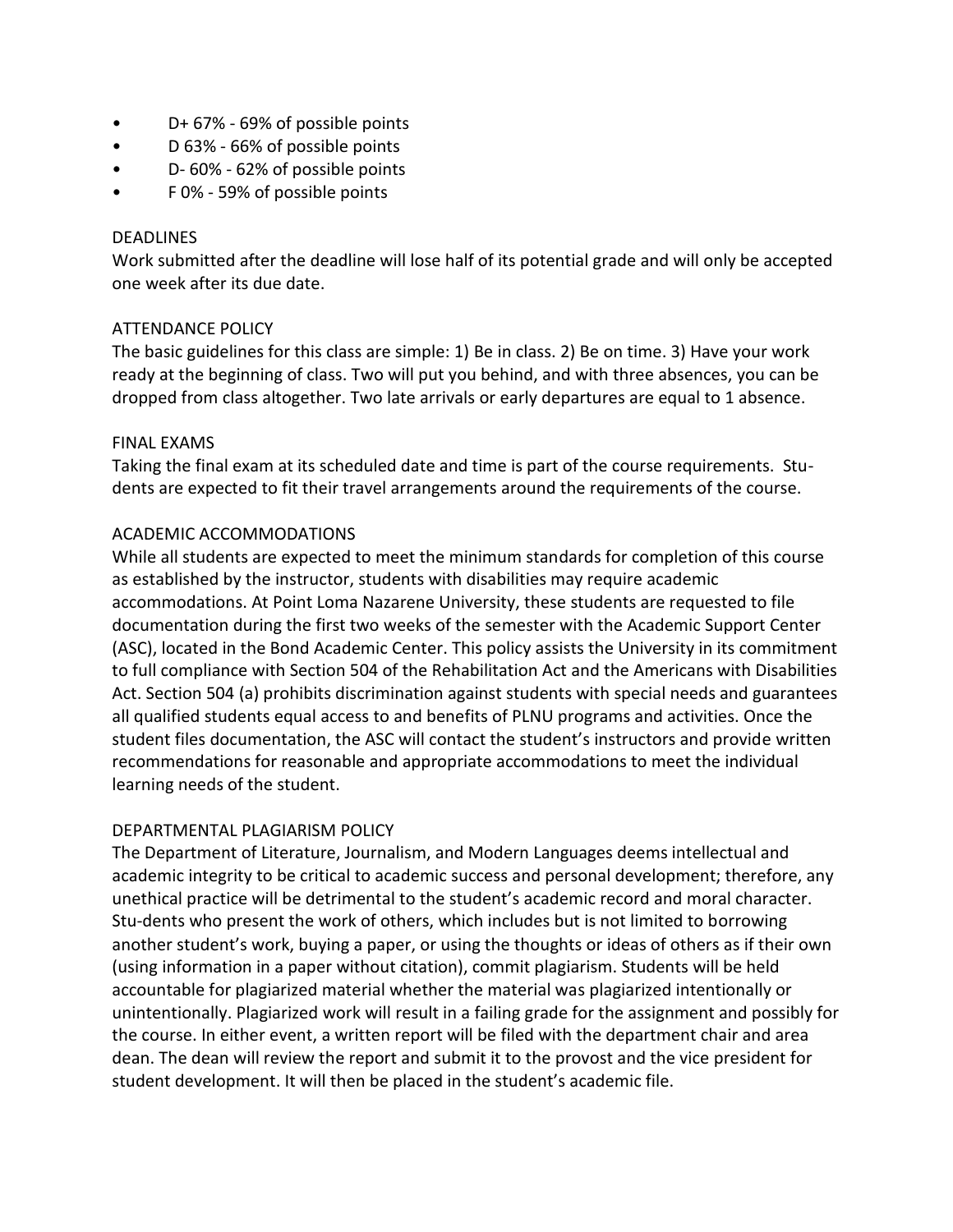#### PUBLIC DISCOURSE

Much of the work we will do in this class is cooperative, by nature of the class discussions and general feedback given to written work and/projects; thus you should think of all your writing and speaking for and in class as public, not private, discourse. By continuing in this class, you acknowledge that your work will be viewed by others in the class.

#### **INCLUSIVITY**

Because the Literature, Journalism, and Modern Language department recognizes the power of language, all public language used in this course, including written and spoken discourse, will be inclusive. This standard is outlined by all major academic style guides, including MLA, APA, and Chicago, and is the norm in university-level work.

## **SCHEDULE OF TOPICS AND ASSIGNMENTS**

Wednesday, Jan. 10 EDITING/WRITING INTRODUCTION INTERVIEW TECHNIQUES EXAMINATION OF NATIONAL MAGAZINES

Wednesday, Jan. 17 PRESENTATION OF FAVORITE MAGAZINE INTERVIEW TECHNIQUES PART 2 HOMEWORK: WRITE A PROFILE OF A CLASSMATE

Wednesday, Jan. 24 PROFILES DUE ANALYZE FINAL PROJECTS OF FORMER PLNU CLASS DISCUSS MAGAZINE TITLES

Wednesday, Jan. 31 INDESIGN INSTRUCTION 1 OF 3 BRAINSTORM NAME, DEPARTMENT, STORY IDEAS FOR MAGAZINE

Wednesday, Feb. 7 INDESIGN INSTRUCTION 2 OF 3 CLASS HOLDS OWN FOLLOW-UP BRAINSTORM MEETING INSTRUCTOR OUT – WILL HEAR REPORT ON MEETING NEXT WEEK

Wednesday, Feb. 14 CLASS REPORTS ON LAST WEEK'S MEETING STORY ASSIGNMENTS MADE

Wednesday, Feb. 21